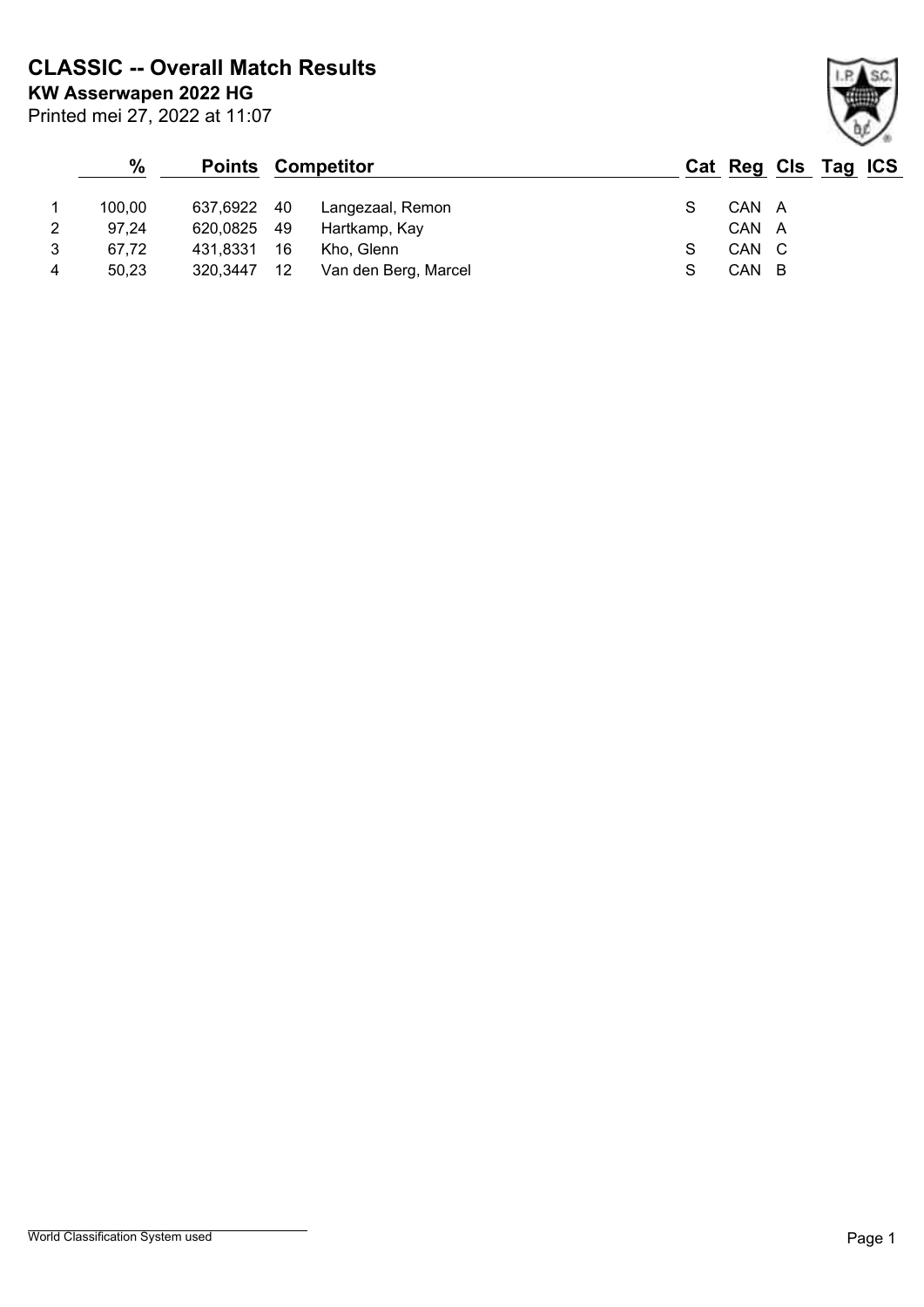Printed mei 27, 2022 at 11:07 **KW Asserwapen 2022 HG OPEN -- Overall Match Results**

|                | $\%$   | <b>Points</b> |    | <b>Competitor</b>    |    | Cat Reg Cls Tag ICS |                |  |
|----------------|--------|---------------|----|----------------------|----|---------------------|----------------|--|
| 1              | 100,00 | 655,0000      | 28 | Keppel, Dylan        |    | CAN A               |                |  |
| $\overline{2}$ | 76,86  | 503,4085      | 25 | Immink, Jasper       |    | CAN                 |                |  |
| 3              | 74,15  | 485,6915      | 4  | Marc, Woudstra       |    | CAN                 |                |  |
| 4              | 72,76  | 476,5618      | 43 | Van der Wel, Richard |    | CAN                 | A              |  |
| 5              | 69,72  | 456,6874      | 58 | Ho, Chi Hong         | S  | CAN                 |                |  |
| 6              | 65,78  | 430,8697      | 42 | Kombrink, Morne      |    | CAN                 | $\overline{B}$ |  |
| 7              | 60,98  | 399,4139      | 51 | Van Esch, Mari       | S  | CAN                 | B              |  |
| 8              | 57,42  | 376,1155      | 32 | Wit, Jan             | S  | CAN                 | B              |  |
| 9              | 57,11  | 374,0983      | 60 | van den Berg, Peter  |    | CAN                 |                |  |
| 10             | 55,98  | 366,6485      | 6  | Massimo, Mariani     | S  | CAN                 |                |  |
| 11             | 53,45  | 350,1087      | 35 | Lambregts, Johan     | S  | CAN                 | - B            |  |
| 12             | 50,79  | 332,6848      | 66 | Meester, Siete       | S  | CAN                 |                |  |
| 13             | 49,73  | 325,7411      | 33 | Gansner, Hans        | SS | CAN                 | - B            |  |
| 14             | 48,35  | 316,7150      | 39 | Chrit, Arnold        | S  | CAN                 |                |  |
| 15             | 47,36  | 310,1993      | 68 | Doets, Jan           | S  | CAN                 | B              |  |
| 16             | 45,50  | 298,0454      | 9  | Robert, Hop          |    | CAN                 | B              |  |
| 17             | 42,75  | 280,0242      | 36 | Sasabone, John       | SS | CAN                 | B              |  |

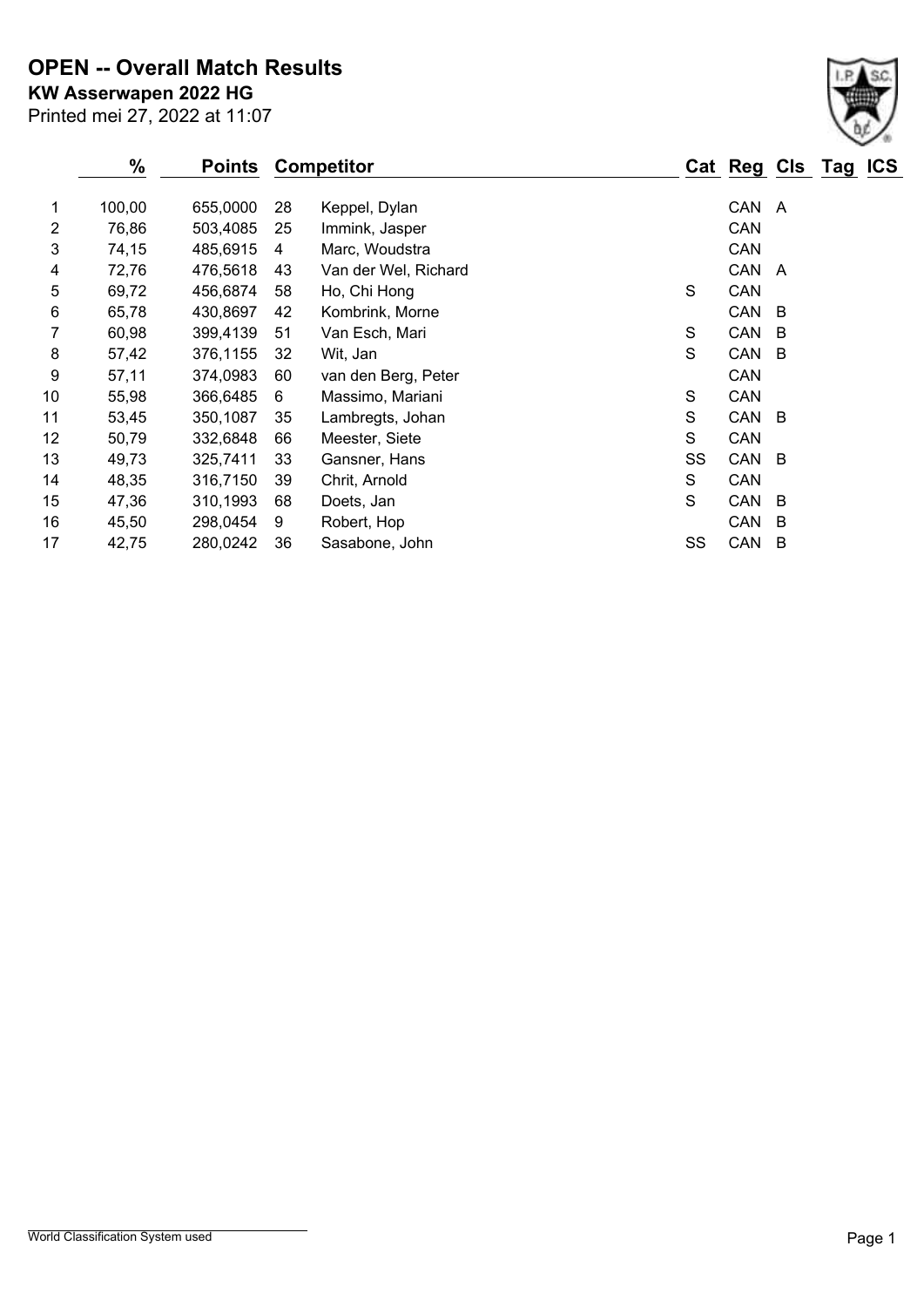**PRODUCTION -- Overall Match Results**

**KW Asserwapen 2022 HG**

|    | $\%$   | Points   |    | <b>Competitor</b>      |    |            |     | Cat Reg Cls Tag | <b>ICS</b> |
|----|--------|----------|----|------------------------|----|------------|-----|-----------------|------------|
| 1  | 100,00 | 626,8634 | 63 | Meulmeester, Ewout     |    | CAN        | A   |                 |            |
| 2  | 90,76  | 568,9506 | 14 | Bekhuis, Frank         | S  | CAN        | A   |                 |            |
| 3  | 89,43  | 560,6321 | 30 | Wauben, Cheyenne       | L  | CAN        | -B  |                 |            |
| 4  | 86,06  | 539,5056 | 62 | Vervelde, Jochem       |    | CAN        | A   |                 |            |
| 5  | 84,95  | 532,5138 |    | Marcel, Souhuwat       |    | <b>NED</b> | A   |                 |            |
| 6  | 76,00  | 476,4452 | 54 | Diepeveen, Robin       |    | CAN        | A   |                 |            |
| 7  | 75,47  | 473,0745 | 29 | Mol, Yannick           |    | CAN        |     |                 |            |
| 8  | 72,30  | 453,2366 | 22 | Imming, Hans           | S  | CAN        | - B |                 |            |
| 9  | 64,05  | 401,4754 | 34 | Schulenburg, Mathijs   |    | CAN        |     |                 |            |
| 10 | 62,13  | 389,4839 | 56 | Triemstra, Robin       |    | CAN        |     |                 |            |
| 11 | 61,72  | 386,9128 | 13 | Stekelenburg, Johannes |    | CAN        | - B |                 |            |
| 12 | 61,40  | 384,8730 | 8  | Cees, van Diepen       | S  | CAN        | B   |                 |            |
| 13 | 59,74  | 374,5015 | 41 | Van de Wiel, Kees      |    | CAN        | B   |                 |            |
| 14 | 51,13  | 320,4857 | 26 | Van Schaik, Johan      | S  | CAN        | C   |                 |            |
| 15 | 50,68  | 317,7188 | 23 | Vonk, Andre            | S  | CAN        | C   |                 |            |
| 16 | 37,62  | 235,8553 | 69 | Bakker, Sake           | SS | CAN        |     |                 |            |

Printed mei 27, 2022 at 11:07

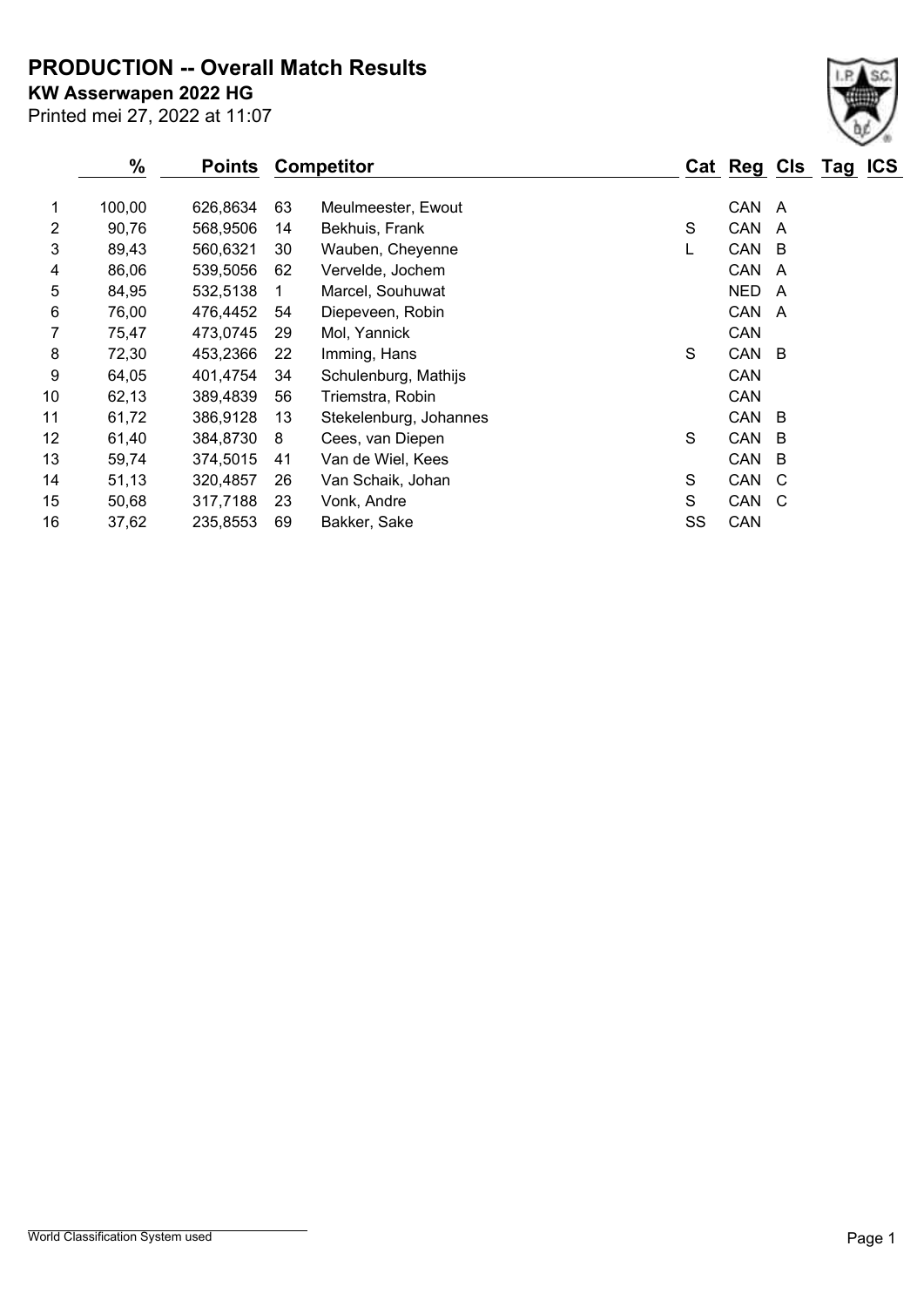**PRODUCTION OPTICS -- Overall Match Results**

**KW Asserwapen 2022 HG**

Printed mei 27, 2022 at 11:07

#### **% Points Competitor Cat Reg Cls Tag ICS** 1 100,00 635,4418 44 van Mullem, Thijs CAN 2 96,25 611,5845 17 Barentsen, Sasja CAN A 3 88,54 562,6034 21 Van de Kamp, Gijsbert CAN A 4 85,02 540,2350 67 van Asten, Joris CAN B 5 69,99 444,7546 3 Daniel, van der Lubbe CAN C 6 68,77 436,9720 11 Johan, Jipat S CAN B 7 57,08 362,6788 38 Steen, Kevin CAN

8 55,97 355,6319 48 Wevers, Ruwald SS CAN B

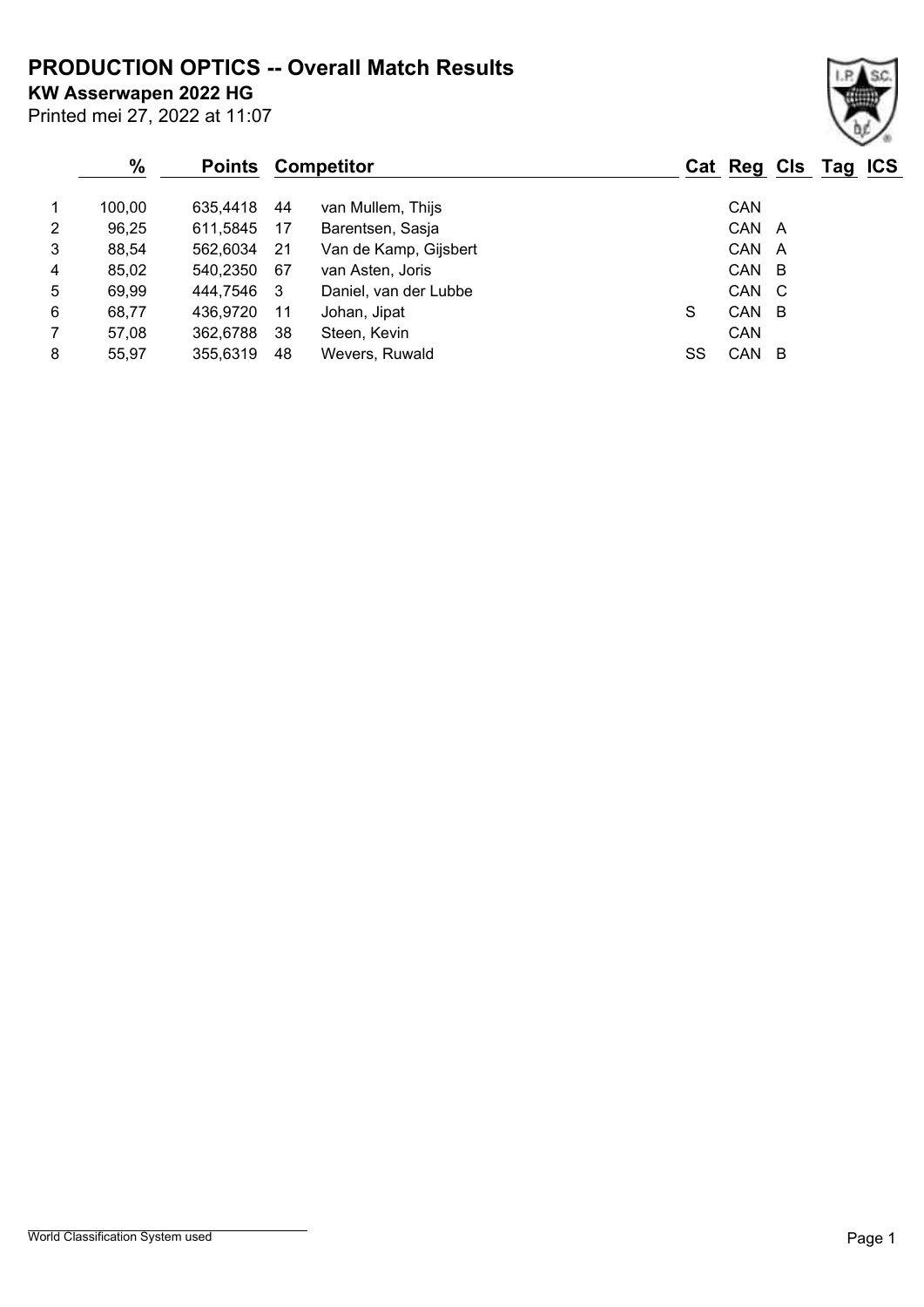**KW Asserwapen 2022 HG REVOLVER -- Overall Match Results**

Printed mei 27, 2022 at 11:07

### **% Points Competitor Cat Reg Cls Tag ICS** 1 100,00 635,8529 18 Slim, Marcel 3 3 CAN A 2 93,33 593,4649 15 Guichelaar, Kees S CAN A 3 44,05 280,0659 47 Hiemstra, Klaas SS CAN A

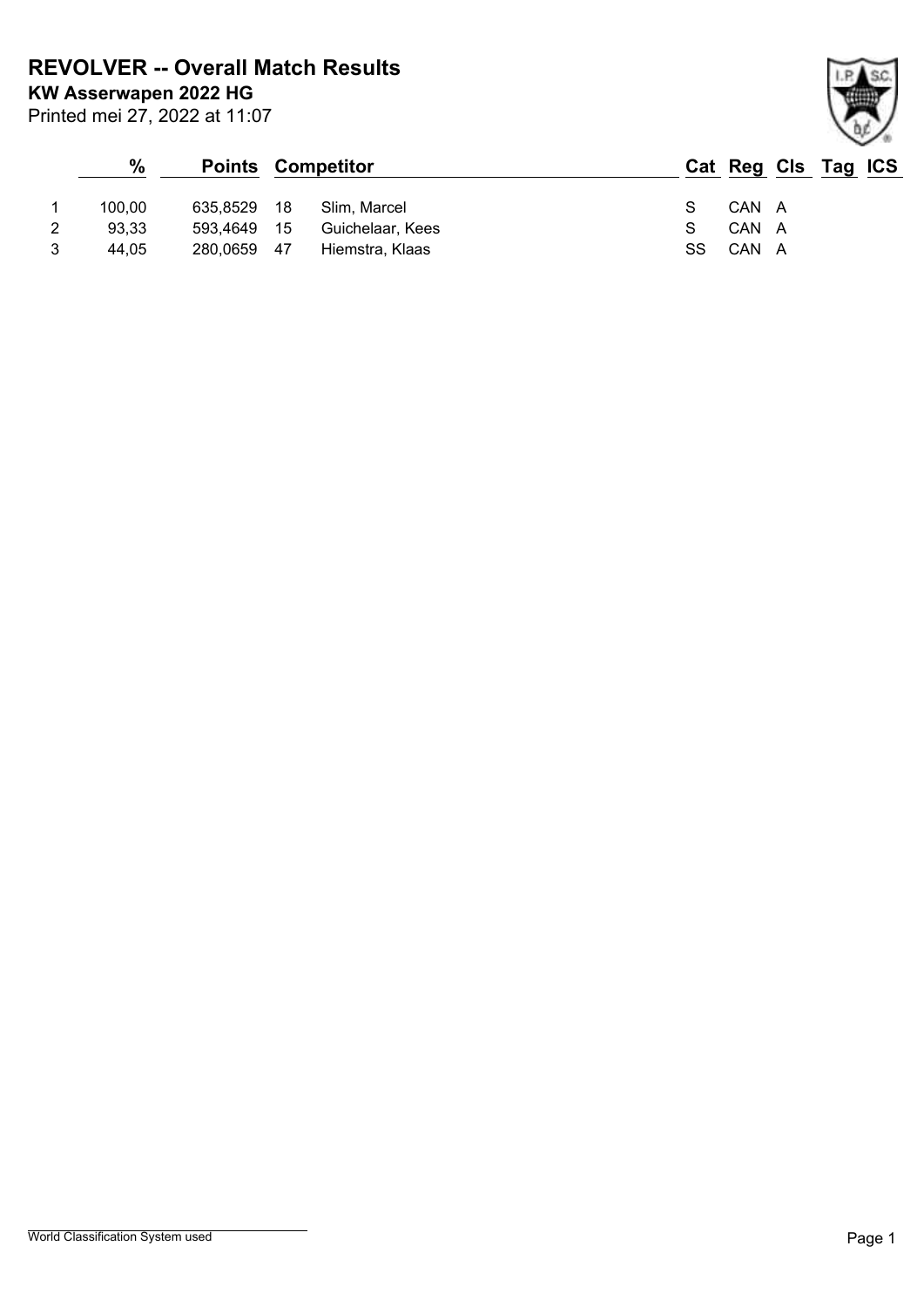**STANDARD -- Overall Match Results**

Printed mei 27, 2022 at 11:07 **KW Asserwapen 2022 HG**

|    | $\frac{0}{0}$ | Points   |                | <b>Competitor</b>   |    | Cat Reg Cls Tag ICS |                |  |
|----|---------------|----------|----------------|---------------------|----|---------------------|----------------|--|
| 1  | 100,00        | 639,7849 | 55             | Bos, Leon           |    | CAN                 | A              |  |
| 2  | 86,24         | 551,7379 | 46             | De Blieck, Dylan    |    | CAN                 | B              |  |
| 3  | 79,88         | 511,0282 | 27             | Veenman, Tim        |    | CAN                 |                |  |
| 4  | 78,65         | 503,1756 | $\overline{2}$ | Koek, Nico          |    | CAN                 | A              |  |
| 5  | 76,30         | 488,1592 | 31             | Verhoog, Justin     |    | CAN                 |                |  |
| 6  | 71,56         | 457,8535 | 45             | Hake, Alex          |    | CAN                 |                |  |
| 7  | 71,08         | 454,7539 | 37             | Bakker, Brian       |    | CAN                 |                |  |
| 8  | 70,85         | 453,2598 | 65             | Van Noord, Ruud     | SS | CAN                 | A              |  |
| 9  | 70,52         | 451,1497 | 64             | Spierenbrug, Thomas | S  | CAN                 | В              |  |
| 10 | 66,47         | 425,2746 | 52             | Westerbeke, Rik     |    | CAN                 | B              |  |
| 11 | 59,38         | 379,9093 | 5              | Peter, de Leur      |    | CAN                 |                |  |
| 12 | 59,32         | 379,5071 | 50             | Lous, Wilco         | S  | CAN                 |                |  |
| 13 | 57,93         | 370,6051 | 10             | Henk-jan, van Aalst |    | CAN                 |                |  |
| 14 | 54,50         | 348,6720 | 24             | Zwiers, Gerard      | SS | CAN C               |                |  |
| 15 | 53,75         | 343,8958 | 20             | Van Leeuwen, Joost  |    | CAN                 |                |  |
| 16 | 53,30         | 341,0285 | 59             | Verbeet, Pietje     | S  | CAN                 | $\overline{B}$ |  |
| 17 | 45,91         | 293,7051 | $\overline{7}$ | Piet, Roeland       | SS | CAN                 |                |  |
| 18 | 43,83         | 280,3940 | 57             | Samadi, Dana        | L  | CAN                 |                |  |
| 19 | 43,23         | 276,5569 | 61             | Gelijk, Tineke      | L  | CAN                 |                |  |
| 20 | 5,33          | 34,1137  | 19             | Freeke, Jurgen      |    | CAN B               |                |  |
|    |               |          |                |                     |    |                     |                |  |